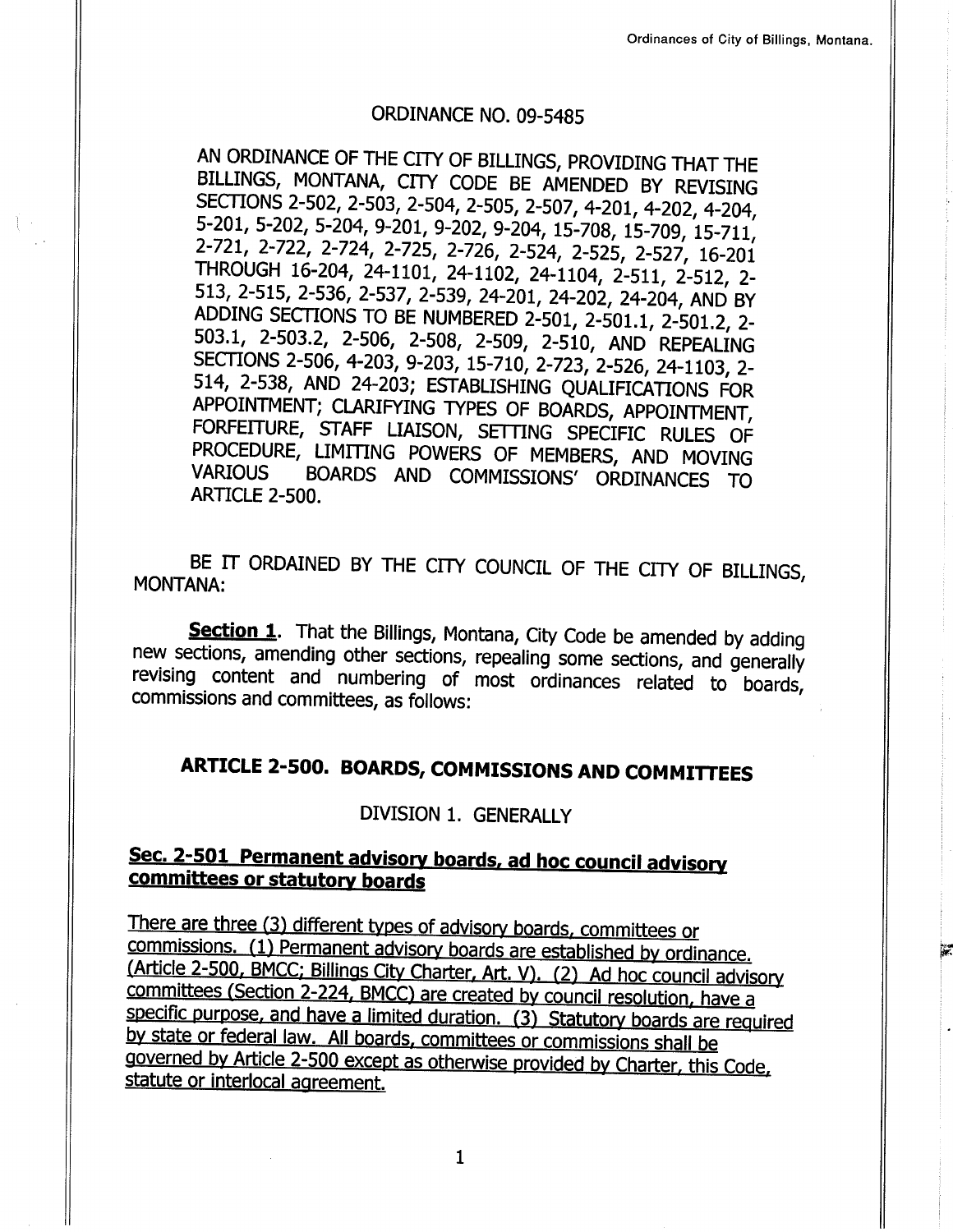# Sec. 2-501.1 Oualifications for Membership

All members of advisory boards, commissions or committees must hold the

- 
- 
- following qualifications, unless otherwise required by law:<br>
(1) resident of the City of Billings for at least 2 years;<br>
(2) qualified voter of the City of Billings;<br>
(3) resident of the state of Montana for at least 3 yea
	-

# Sec. 2-501.2. Appointment

Members of advisory boards, commissions, and committees shall be appointed by the Mayor with the consent of the City Council, unless otherwise provided by federal or state law. or interlocal agreement.

- (1) Notice of a vacancy shall be published thirty (30) days prior to appointment.
- (2) Members of boards, commissions, or committees shall hold no elected city office unless required by federal or state law. or interlocal agreement.

# Sec. 2-502 Compensation, expenses.

The members of advisory boards, committees, and commissions of the city shall serve without compensation, but shall be reimbursed their necessary expenses with prior authorization of the Mayor and City Council.

# Sec. 2-503. Loss of membership.

If a member of any board, committee or commission of this city fails to attend three (3) consecutive scheduled meetings of such board, committee or commission without being excused from such attendance, such person shall no longer be considered a member of such board, committee or commission, and the position may be declared vacant by the mayor, unless otherwise provided by statute or interlocal agreement.

Sec. 2-503.1. Forfeiture of office.<br>(a) The position of advisory board, commission, or committee member is forfeited and becomes vacant for lack of gualification upon the occurrence of any of the following events prior to the expiration of the term:<br>
(1) The death of the member;<br>
(2) The member's resignation;<br>
(3) The member's conviction of a felony;

- 
- 
-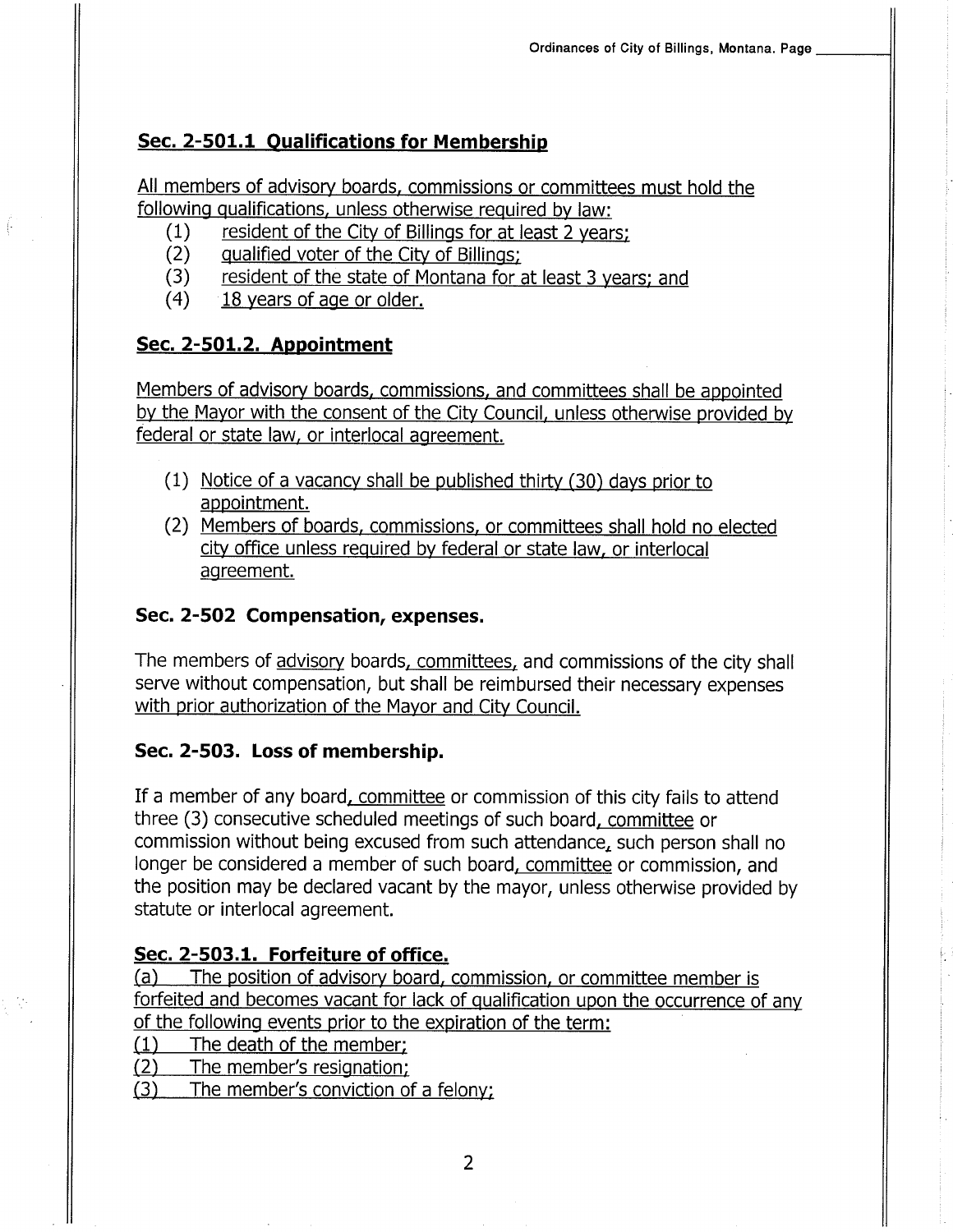$(4)$  The member's ceasing to be a resident of the city; or (5) The decision of a competent legal tribunal declaring void the member's appointment.

# Sec. 2-503,2. Removal of anv or all members.

Members of advisory boards. commissions and committees serve at the discretion of the Mayor and City Council. Upon two-thirds vote of the Mayor and City Council, any or all members of an advisory board, commission or committee may be removed.

# Sec. 2-504. Filling unexpired term.

Vacancies occurring for any reason during the member's term shall be filled within sixty (60) days in the same manner as the original appointment. The appointment shall be for the remainder of the unexpired term. Upon loss of membership on a board or commission by default, the unexpired term shall be filled in the same manner as other vacancies.

# Sec. 2-505. Terms of office.

Except as otherwise provided by Charter, this Code; statute or interlocal agreement:

The terms of members of a permanent advisory board or commission will run on a calendar year basis. During the transition to the calendar year terms, any member whose term expires prior to December 31 will holdover in office at least until December 31 or until his position is filled by appointment, whichever is later. All board and commission appointees after the initial appointments shall be appointed for four (4) years. Each member shall be limited to two (2) consecutive four (4) year terms.

# Sec. 2-506. Staff liaison.

Each permanent advisory board shall have a designated staff liaison appointed by the City Administrator. The staff liaison shall be responsible for preparing the meeting agenda, advertising the meeting. taking minutes, and handling any communications between the board, the Mayor or City Council, or the City Administrator.

Sec. 2-506. Vacancies.<br>Vacancies occurring during the term shall be filled during the months of July or January, unless the mayor determines that the vacancy must be filled sooner due to lack of a quorum. The member shall be appointed for the balance of the term.

# Sec. 2-507. Meetings, rules and procedure.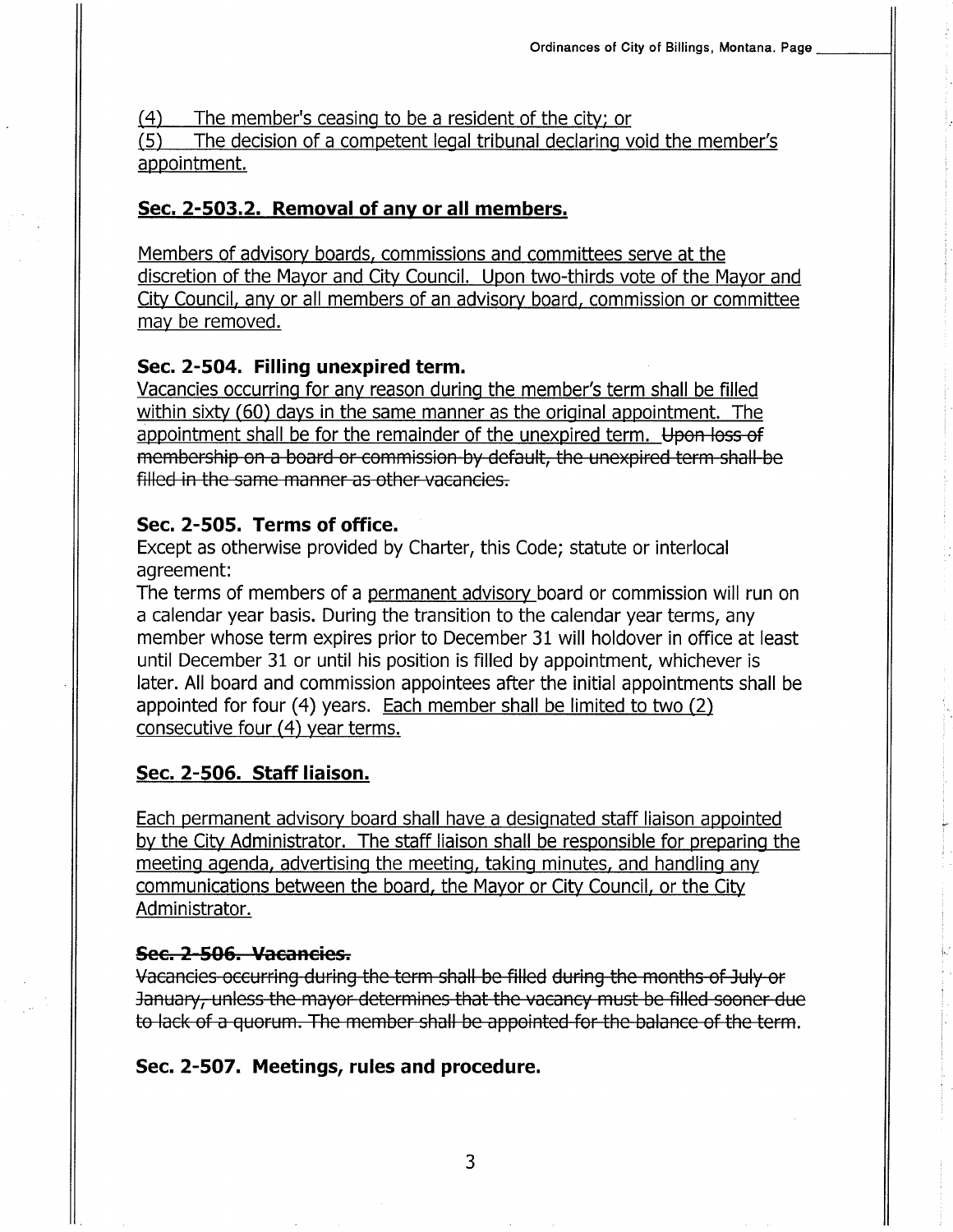All boards, and commissions, and committees shall comply with this Article and the following rules of procedure. A board, commission or committee shall not establish its own bylaws or any other rules without the prior written approval of the City Council, unless otherwise required by law. All bylaws or rules of procedure existing on the effective date of this ordinance are void and shall be replaced with the rules of procedure set by ordinance. meet-regularly as determined by the board or commission and at other times at the call of the presiding officer, secretary or city administrator. The board or commission shall establish its rules of procedure and the number constituting a quorum.

### A. Election of chairperson and vice-chairperson; presiding officer.

At the first meeting of every calendar year, a chairperson and vice-chairperson shall be elected by a majority of members present at the meetinq. The chairperson shall be the presiding officer and shall be responsible for recognizing those who would like to speak and generally enforcing a productive decorum. In the absence of the chairperson. the vice-chairperson shall be the presiding officer.

### B. Location; callinq to order; quorum.

The advisory boards, commissions or committees shall hold reqular meetinqs for the transaction of city business as required. A majority of the meetings held by each board, commission or committee in any calendar year shall be located in <sup>a</sup> public facility owned by a governmental entity. Any regular meeting may be canceled or rescheduled by majority vote of the advisory board, commission or committee at any time prior to the last business day before the scheduled meeting. The presiding officer or any three (3) members may request that a special meeting be called. The request shall be submitted to the staff liaison who shall prepare the agenda and notice in writing, which notice shall be delivered or mailed to all members. All meetings shall be held in accordance with the public notice and public meeting laws.

At any regular or special advisory board. commission or committee meeting, the presiding officer shall call the roll. and the names of all members present shall be recorded in the Minutes, The presiding officer shall announce whether or not a quorum is present. Unless otherwise set by law, a simple majority of the members of the advisory board, commission or committee duly appointed and qualified is necessary to constitute a quorum. A meeting must have a quorum present in order to conduct business. Members must be physically present for meetings, and no proxy votes shall be allowed. Members shall vote on all agenda items unless prohibited by law.

# C. Meetings open to the public.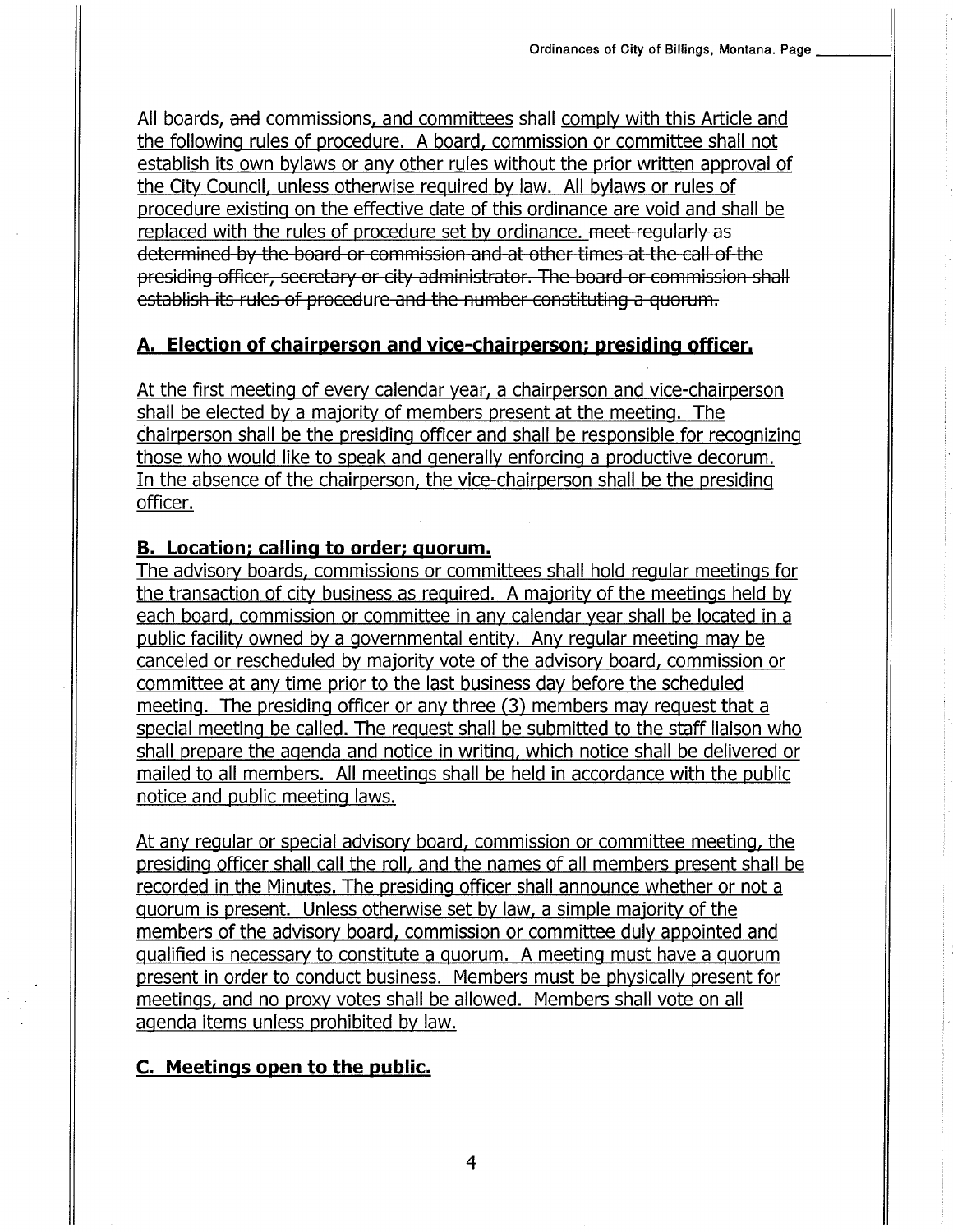All meetings of the boards, commissions, committees, subcommittees or other entities created by the city council shall be open to the public if required by state law. "Meeting" means the convening of a quorum of the membership of the boards. commissions or committees created by the city council, whether corporal or by means of electronic equipment. to hear. discuss. or act upon a matter over which the city council has supervision, control, jurisdiction, or advisory power.

A public comment period shall be provided at each meeting. The presiding officer may set time limits for the comments.

**D. Proposed agenda.**<br>(a) The presiding officer through the staff liaison shall prepare a draft regular meeting agenda and shall provide the same to the members in accordance with an agreed process desiqned to provide them with sufticient time and opportunity to review the draft agenda and request changes therein prior to its finalization.<br>(b) The staff liaison shall prepare the final agenda of business to be considered at the reqular meeting and shall transmit copies of the same to the members on or before close of business on the Monday preceding the regular meeting at which the matters are to be considered. Agenda items may only be removed from the agenda by the consent of a three-fourths majority of the members present.

(c) Only matters that appear on the agenda shall be considered by the members at its regular meeting. Matters that are ministerial or deemed not of significant interest to the public may be added by consent of a three-fourths (3/4) majority of all members present.

# E. Order of business for reqular meetinqs.

At all regular meetings of the advisory boards. commissions and committees, the

order of business shall be as follows:<br>
(1) Call to Order;<br>
(2) Roll call;<br>
(3) Correcting, if necessary, and approving minutes of the last meeting or

meetings;<br>(4) Staff liaison reports;<br>(5) Public comment on the published agenda or non-agenda items. Speakers are requested to indicate their desire to speak and which item or items on which they wish to offer comment by filling in their name, address and agenda item number or subject on a prepared "sign in" sheet. The length of time a speaker may speak is limited and is set by the presiding officer.<br>(6) Agenda. The agenda constitutes an individually numbered listing of

business items either:

a. Requiring a public hearing prior to action,

b. Giving a special informational presentation. or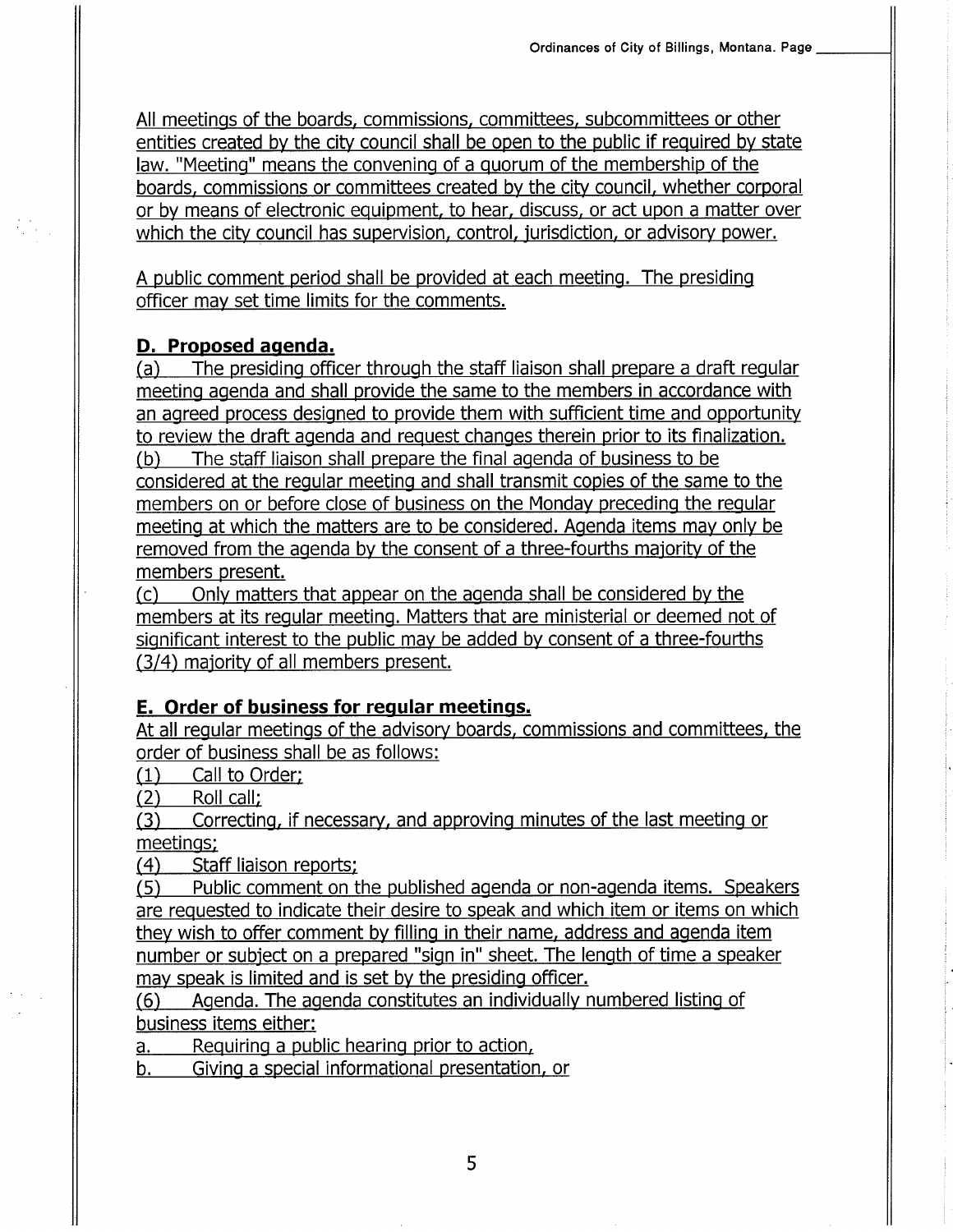Ê

c. Any item that requires separate time by the board. commission or committee to fully discuss the matter prior to rendering a decision.<br>(7) Adjourn.

The order of business may be altered for any meeting by a majority vote of the members present. The order of business for any special meeting shall be specified in the notice calling for the special meeting.

**F. Minutes.**<br>(a) Appropriate minutes of all meetings of advisory boards, commissions and committees shall be kept by the staff liaison and shall be available for inspection by the public.

(b) Such minutes shall include without limitation:<br>(1) Date, time, and place of meeting;<br>(2) A list of the individual members of the board, commission or committee in

attendance;<br>(3) The substance of all matters proposed, discussed, or decided; and<br>(4) At the request of any member, a record by individual members of any

votes taken.

# G. Distribution of minutes.

It shall be the duty of the staff liaison to see that copies of the minutes are transmitted to the members as soon after the original minutes are written as possible. The minutes must be finally approved at the next meeting and shall be posted on-line at the City's website within ten (10) business days after final approval. The minutes are permanent records of the City and must be retained indefinitely.

# H, Rules of procedure for meetinqs.

The meetings of the advisory boards, commissions or committees shall in all cases be governed by the following rules, unless otherwise set by interlocal agreement, statute, or ordinance. or unless they are suspended pro tem by <sup>a</sup>

majority vote:<br>(1) Decorum.

a. The presiding officer shall preserve order and decorum and shall decide all questions of order, subject to appeal to the board. commission or committee.

b. Every member, previous to speaking, shall address the presiding officer. but shall not proceed until recognized and named by the presiding officer. The provisions of Robert's Rules of Order Newly Revised concerning assigning the floor are superseded by this rule of procedure.

c. When two (2) or more members address the presiding officer, the first to have precedence shall be decided by the presiding officer. The provisions of Robert's Rules of Order Newly Revised concerning assigning the floor are superseded by this rule of procedure.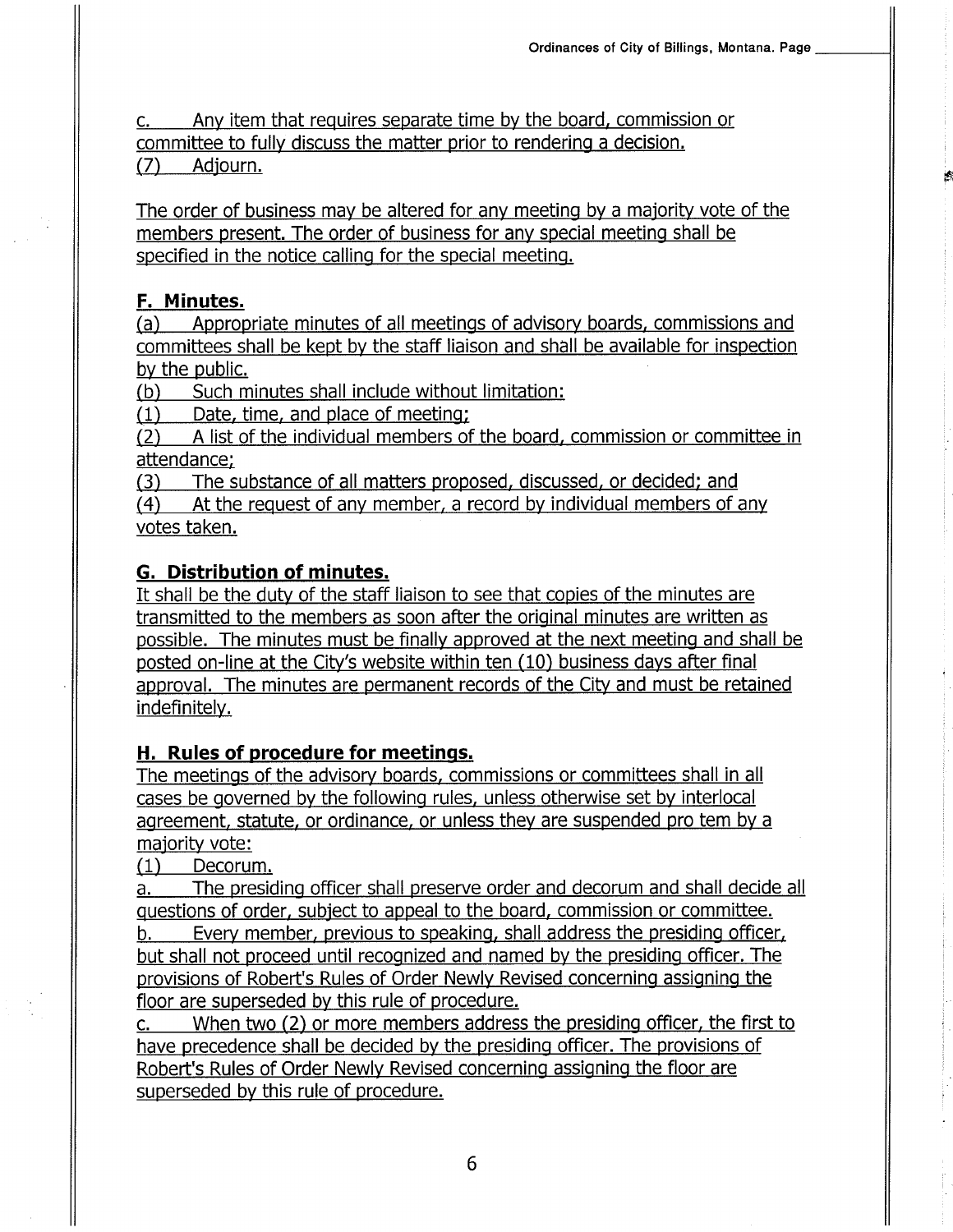rã

d. While a question is being placed on the floor, no member shall speak or walk across the meeting room or leave the same.

e. When any member is addressing the group, no other member shall engage in private conversation or do any other act to divert attention or interrupt the speaker.

f. At meetings all questions relating to the priority of business shall be decided without debate.

g. To preserve meeting decorum and minimize distractions. television cameras are to be confined to desiqnated areas. Interviews in the chamber are permissible after meetings. No interview or live narration will be allowed in the chamber prior to or during the proceedings of a meeting.<br>(2) Meeting protocol.

a. <sup>A</sup>member shall not speak more than twice on the same subject without leave of a majority of the group, nor more than once until every member desiring to speak on the pending question has had an opportunity to do so. b. No motion shall be debated or put to a vote unless the same shall be

seconded. The motion and second shall then be stated by the presiding officer. c. All motions shall be stated in clear, concise and definite terms. beginning

with the language: "I move that . . . ". "I so move" or any other abbreviated language does not constitute correct form for a motion and is out of order.

d. After a motion has been stated by the presidinq officer it shall be deemed in possession of the group, but may be withdrawn at any time before amendment or decision, by the mover with consent of the second.

e. If a question under consideration contains more than one distinct proposition any member may demand a division.

f. When a question is under debate. no motion shall be enteftained, except: First, to adjourn; second, to lay on the table; third, for the previous question; fourth, to postpone to a day certain; fifth, to refer to a committee; sixth, to amend; and seventh, to postpone indefinitely. These motions shall have precedence in the order stated.

g. Amendment of a question may take the form of a motion to substitute. Adoption of a motion to substitute shall be deemed approval of the substitute motion itself and further debate and amendment of the adopted substitute motion are not in order. The provisions of Robert's Rules of Order Newly Revised concerning substitute motions are superseded by this rule of procedure.

h. A motion to adjourn shall always be in order, except when a member is addressing the chair, or a vote is being taken. Motions to adjourn and lay on the table shall not be debatable.

i. No motion on a subject different from that under consideration shall be permitted.<br>i. After a vote is announced, no member shall change his vote without

following the procedure for reconsideration.

k. No motion for reconsideration shall be in order unless made at the same meeting or the meeting following that on which the decision was made, nor shall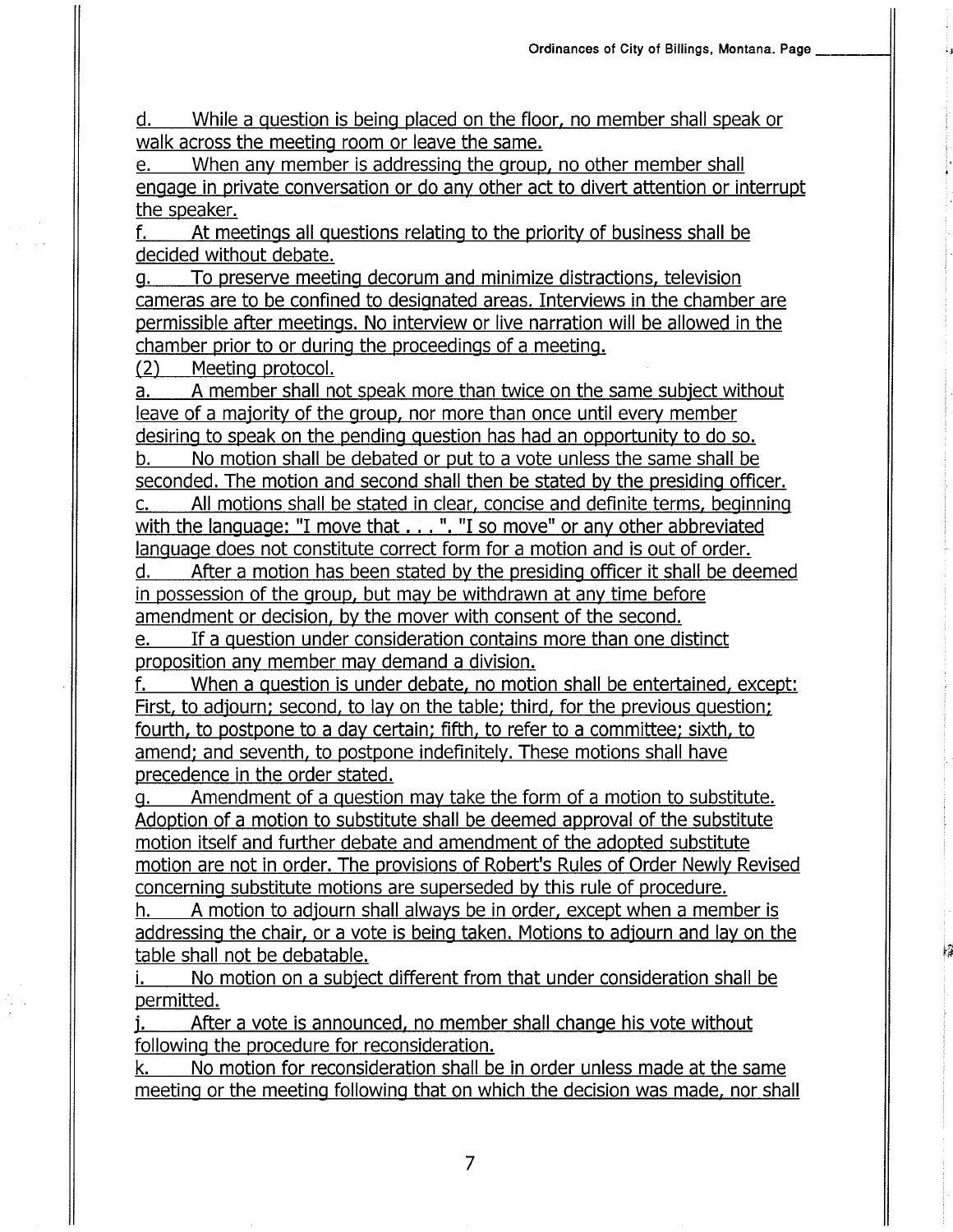such motion be made except by a member who voted with the majority. If the motion for reconsideration is approved by a majority vote of the board. commission or committee. then the decision on which the vote is to be reconsidered is placed back on the agenda at a location specified by the presiding officer for further consideration and another vote.

In case a voice vote is indeterminate, a roll call vote shall be taken.

m. In case of a tie vote on any proposal, the proposal shall be considered lost/failed.

n. The staff liaison shall rule on all questions of parliamentary procedure and the staff liaison's decision shall be final.

o. Every member present shall vote upon every question submitted, unless excused or unless the member has a financial or personal interest as defined in section 2-702. If a member has a financial or personal interest. the member shall, immediately after the motion has been made and seconded, or as soon thereafter as the member may be recognized by the presiding officer. publicly disclose the nature and extent of such interest and disqualify himself or herself from participation in the deliberation and voting on the question.

(3) Documentation of proceedings.

a. In all cases the name of the member proposing a motion and seconding the motion shall be entered in the minutes.

b. Any member may demand the roll call of ayes and noes upon any question pending. Except as provided in this subsection, a vote on all matters shall be bv voice vote.

c. All reports or proposals shall be reduced to writing before being submitted to a vote.

d. Application of Robert's Rules of Order. In all parliamentary practice not herein prescribed, Robert's "Rules of Order Newly Revised" shall govern so far as

applicable.<br>(4) Public hearings. Public hearings may be required by law or by council policy. Public hearings are held for the purpose of noticing legislative facts and receiving expressions of public opinion on a question, including views of interested parties. When public hearings are required by law, they shall be held as set out herein. At the commencement of any public hearing, the presiding officer mav set time limits for the presentation of views of proponents and opponents of the measure. These time limits shall be adhered to strictly. At the conclusion of his testimony at a public hearing, any individual may be questioned by any member. The time involved in such question and reply shall not count against the time allowed for the presentation of views.

# Sec, 2-508. Limitations of powers

A member of an advisory board, commission or committee, except as otherwise provided by law, shall not: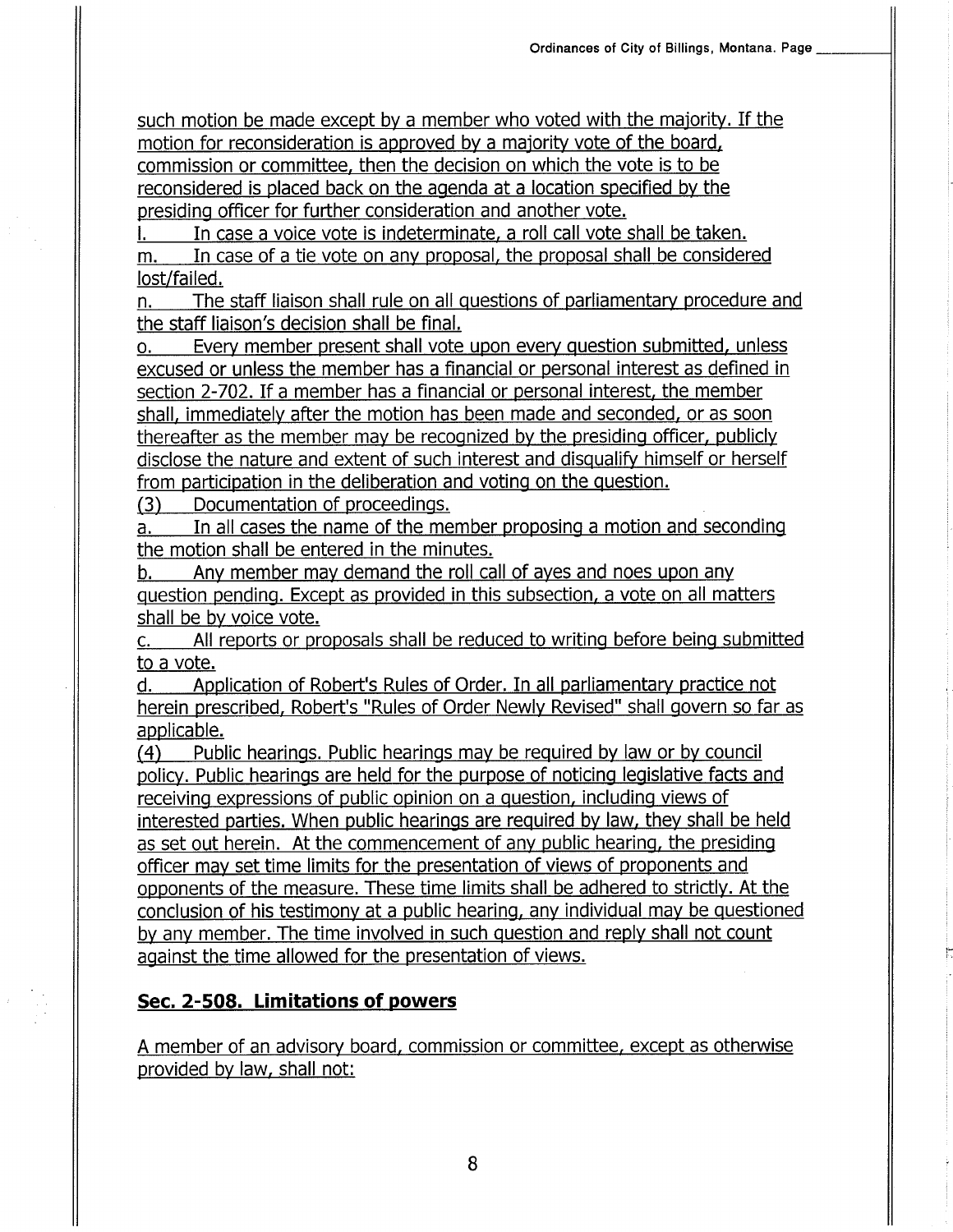- (a) Incur city expense or obligate the city in any way without prior authorization of the mayor and city council.<br>(b) Make any written or oral report of any board, commission or
- committee activity to any individual or body unless (1) to the mayor and city council, or (2) authorized to do so by majority vote of the entire membership of the board, commission or committee. or (3)
- allowed by law.<br>(c) Independently investigate citizen complaints against departments or individual employees or volunteers by questioninq witnesses or
- otherwise.<br>(d) Conduct any activity which might constitute or be construed as establishment of city policy.

# Sec. 2-509. Supervision by Mayor and City Council

The advisory boards. commissions or committees are established to advise and provide recommendations to the Mayor and City Council on pafticular issues. As such, the Mayor and City Council have the authority to direct, supervise, and oversee the activities of any board, commission or committee.

# Sec. 2-510. Reports.

The presiding officer of each board, commission or committee shall report to the mayor and city council annually either in person or in writing. If the presentation is in person, it will be at a Council Work Session at a date and time arranged through the staff liaison.

# DIVISION 2. PARKS, RECREATION AND CEMETERY BOARD ANIMAL CONTROL BOARD

### Sec. 4-201 2-511. Created.

There is hereby created an animal control board.

# Sec. 4-202 2-512. Composition, appointment.

The animal control board shall be composed of five (5) members-who-shall possess the qualification for office required for the office of mayor and shall be appointed by the mayor with the consent of the council.

Sec. 4-203. Organization.<br>The animal control board shall elect from its membership one person to serve as chairperson, and the city department head or his or her designee responsible for animal control shall serve as secretary.

9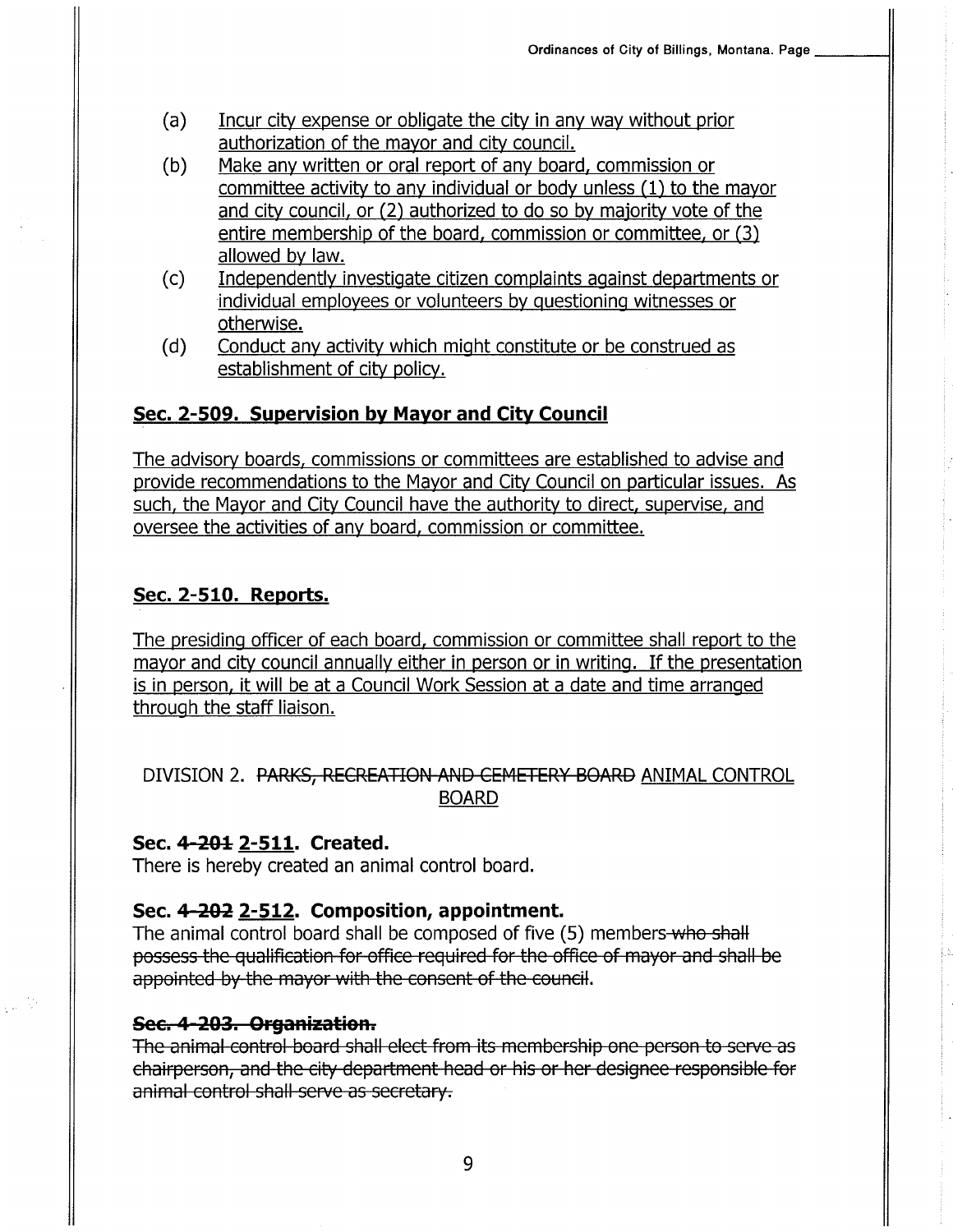# Sec. 4-204 2-513. Powers and duties.

The animal control board shall serve in an advisory capacity to the city council and shall be for the purpose of providing citizen input to the policy decisions of the city council. The primary responsibilities of the board are to review existing and proposed city policies and to review city department activities to ensure that city policies are being implemented and carried out and further, to report any shortcomings and to make recommendations to the city council in the formulation of programs and policies to improve among others the following areas of concern:<br>(1) Operation of the city animal shelter and pound, including sanitation and

financial efficiency;<br>(2) The humane disposition of all of the animals held in the animal shelter or pound;

(3) The formulation of policies, regulations, implementation and control of

animals within the city;<br>(4) Solving the serious problem created by the uncontrolled reproduction of

pet animals;<br>(5) Cooperation with other municipal, county and state governments.

DIVISION 3. HUMAN RELATIONS COMMISSION AVIATION/TRANSIT BOARD

# Sec. 5-201 2-518. Created.

There is hereby created an aviation/transit board.

Sec. 5-202 2-519. Composition appointment.<br>(a) The aviation/transit board shall be composed of seven (7) members, each<br>of whom will possess the qualifications for office required for the office of mayor and shall be appointed by the mayor with the consent of the council.<br>(b) After June 20, 1983 at the time the first vacancy on the board occurs, that

position will be filled by appointment of a person from an airport impact area. An airport impact area is defined as an area close to the airport that may in some way be impacted by activity at the airport. As the next vacancy occurs, it will be filled by a person with business management background not related to airport activities. Thereafter, one appointee to the aviation/ transit board shall be from an impact area and one shall be a person with a business management background not related to airport activity; provided, that the requirements as imposed herein shall be followed as closely as reasonably possible.

# Sec. 5-203. Organization.

The aviation transit board shall eleet from their number a new ehairperson and <sup>a</sup> vice-chairperson annually.

# Sec. 5-204 2-520. Duties and responsibilities.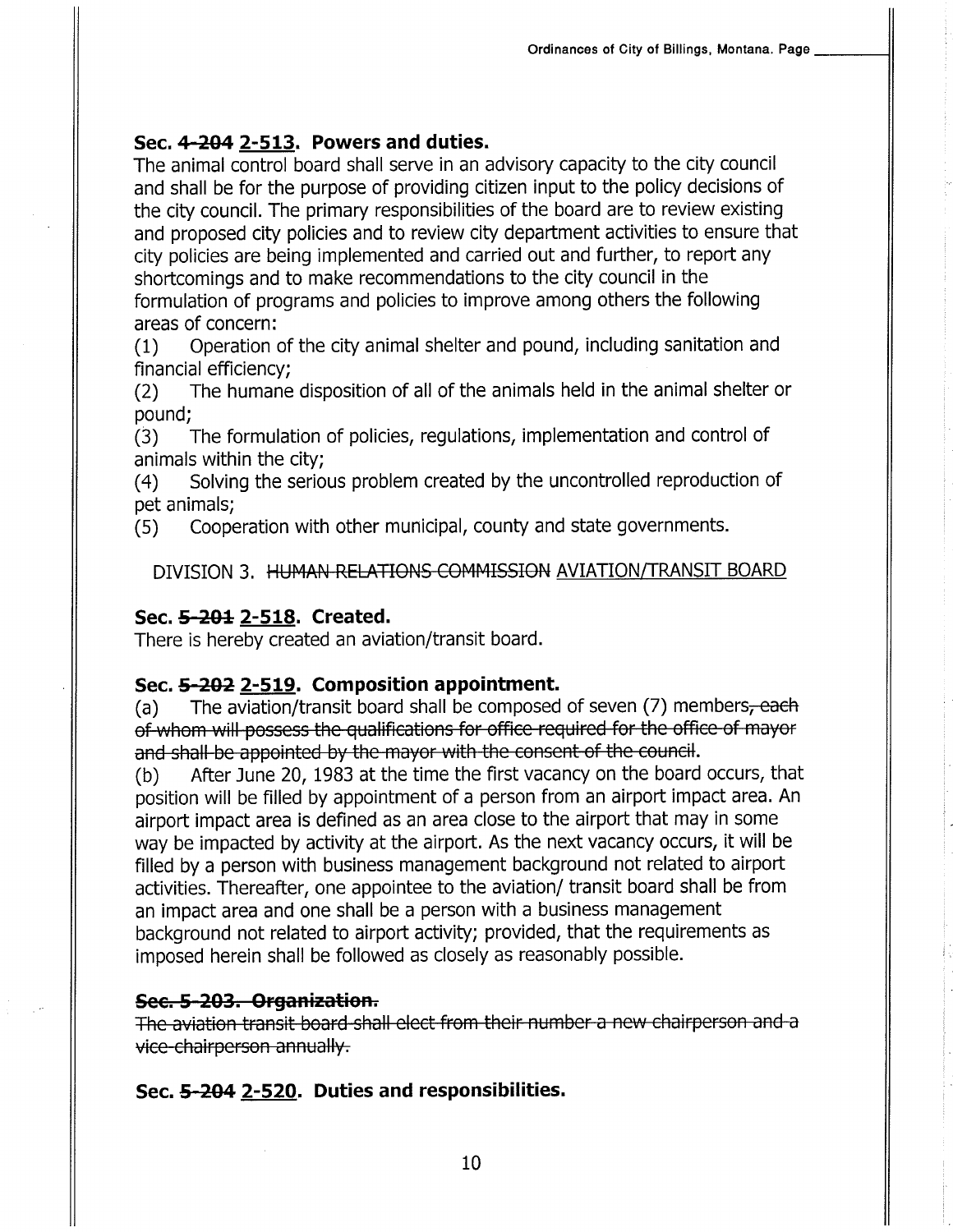The aviation transit board shall be a citizens advisory board to the city council to aid the city council in formulating city policy in matters pertaining to the MET Transit System, the airport and the concomitant properties. The primary responsibility of the board is to review existing and proposed city policies and to review city department activities to ensure that city policies are being implemented and carried out and further, to report any shortcomings and make recommendations to the city council.

### DIVISION 4. PUBLIC UTILITIES BOARD COMMUNITY DEVELOPMENT BOARD

### Sec. 9-201 2-525. Created.

There is hereby created a community development board.

### Sec. 9-202 2-526. Composition, appointment.

The community development board shall be composed of nine (9) members-who will possess the qualification for office required for the office of mayor and shall be appointed by the mayor with the consent of the council. Six (6) members shall be appointed from lower-income neighborhoods of the city as defined by federal regulations for the community development block grant program and three (3) additional members from the community at large.

### Sec. 9-203. Organization.

Annually, the community development board shall elect from its membership one (1) person to serve as chairperson. The city department head or his or her designee-responsible for community development shall serve as secretary.

### Sec. 9-204 2-527. Powers and duties.

The community development board shall serve in an advisory capacity to the city council for the purpose of providing citizen input to the policy decisions of the city council. The primary responsibilities of the board are to review existing and proposed city policies and to review city department activities to ensure that city policies are being implemented and carried out and further, to report any shortcomings and make recommendations to the city council in the area of community development.

### DIVISION 5. EMERGENCY SERVICES BOARD

Sec. 45-708 2-533. Emergency medical service advisory board created. There is hereby created an emergency medical service (EMS) advisory commission.

### Sec. 15-709 2-534. Composition, appointment, term.

The EMS advisory commission shall be composed of nine (9) members from the City of Billings and Yellowstone County, each of whom will be a registered voter.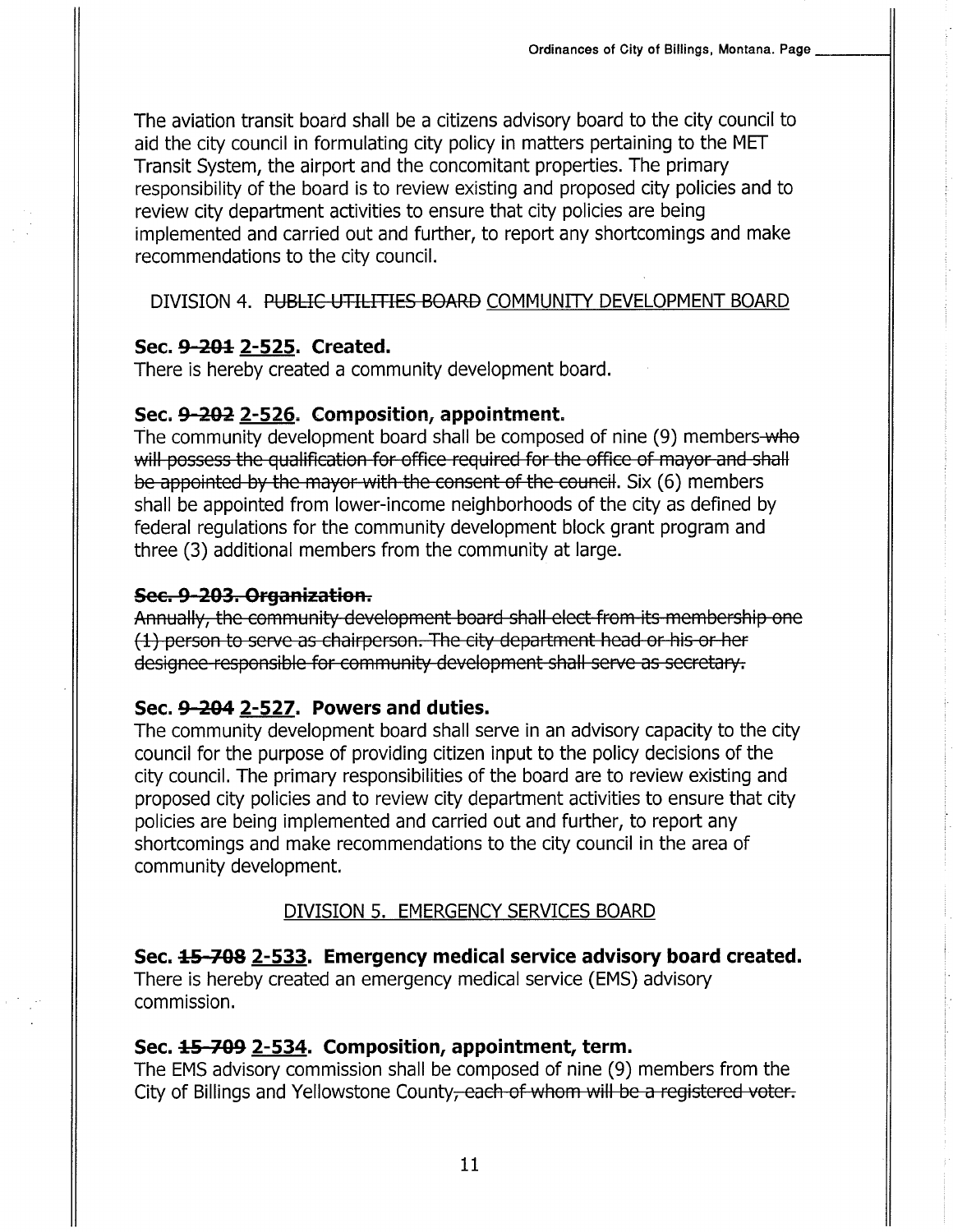All members shall be appointed by the mayor with the consent of the city council as follows: A senior citizen residing within the city and five (5) at-large citizens residing within the city. The remaining four (4) members of the commission shall consist of the following: The Billings City Fire Chief, who shall be a non-voting member, a Yellowstone County government representative, one (1) representative each from Deaconess Medical Center and St. Vincent Hospital and Health Center, one (1) city council member shall be appointed by the mayor as <sup>a</sup> liaison to the commission and shall report as necessary to the city council, Members shall serve for no more than two (2) consecutive four-year terms; however, the mayor shall limit the terms of the first members of the commission<br>as follows: Two (2) members' terms will expire at the end of the first year; two (2) members' terms will expire at the end of the second year; two (2) members' terms will expire at the end of the third year; and three (3) members' terms will expire at the end of the fourth year.

Sec. 15-710. Organization.<br>The first chairperson of the EMS advisory commission shall be appointed by the mayor to serve for the remainder of the calendar year. Thereafter, at the first meeting of each calendar year, the commission shall elect from its membership one (1) person to serve as chairperson and such other officers as the commission deems appropriate. A person designated by the city administrator shall serve as secretary to the commission and shall prepare all necessary minutes and other appropriate documents.

### Sec. 15-711 2-535. Powers and duties.

Pursuant to Article V, Section 5.01 of the Billings City Charter, the EMS commission shall serve in an advisory capacity to the city council in all aspects of formulating city policy and/or ordinances concerning emergency medical services. The primary, initial responsibility of the commission shall be to review existing city ordinances and policies and make recommendations to the mayor and city council that will improve the city's ability to provide the appropriate level of emergency medical services as required by community need. Additionally, the commission shall continuously review the current local organizations which provide emergency medical services and shall assess their ability to provide necessary and appropriate services to the community. The commission shall present an annual written status report to the city council summarizing the commission's on-going review and assessment.

### DIVISION 6. ETHICS BOARD

### Sec. 2-721 2-540. Created.

There is hereby created a board of ethics.

### Sec. 2-722 2-541. Composition, appointment.